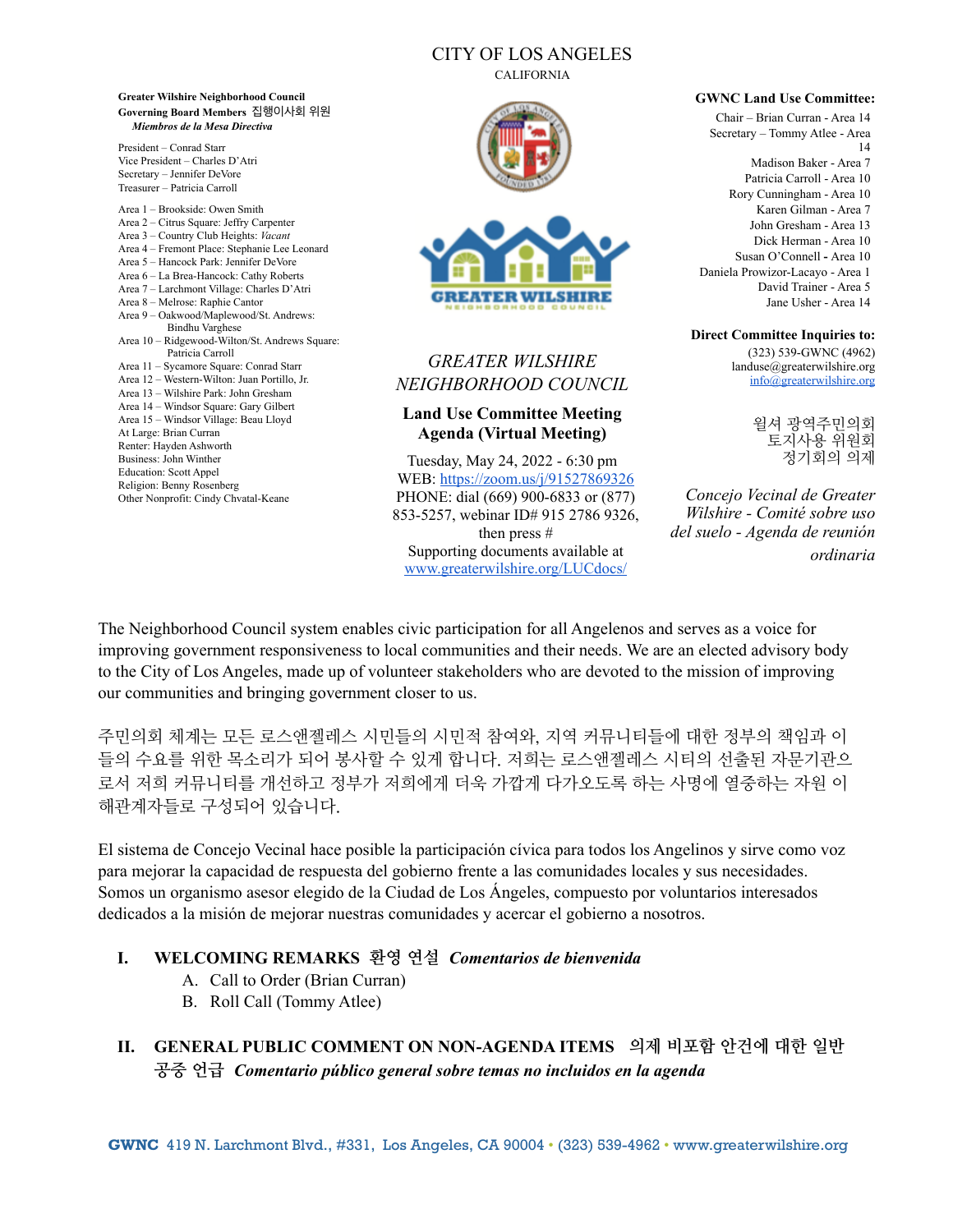When prompted by the chairperson, those wishing to make a general public comment are asked to dial \*9 (if connecting by phone) or press the "raise hand" button (if using the Zoom app). Time may be limited to 2 minutes per speaker at the discretion of the chairperson.

## **III. CHAIRPERSON'S REPORT 의장 보고** *Informes del presidente*

A. GWNC Monthly Land Use Update

- **IV. ADMINISTRATIVE ITEMS** 집행부 안건*Temas administrativos* (Discussion and Possible Action)
	- **A.** Review and Adoption of April 26, 2022 Minutes
	- **B.** Review of Early Planning Report for possible future action items
- **V. OLD BUSINESS 기존 사업** *Asuntos antiguos* (Discussion and Possible Action)
	- **A. 6535 W. Melrose Ave, Ste 102**: (Terri Dickerhoff) Filing date: 3/9/22. CUB to allow the onsite sale of full alcohol in conjunction with a 2,605 sf. full service restaurant (Sushi Palace) in a new mixed use building, with 56 indoor and 28 outdoor seats. Hours of operation will be 7 am-2 am indoor, outdoor until 11 pm, daily. Case no: ZA-2022-1671-CUB, ENV-2022-1672- CE. Zoning: [Q] C2-1VL-SN. Area 8: Melrose.
- **VI. NEW BUSINESS 신규 사업 Asuntos nuevos** (Discussion and Possible Action) [Note: Items in italics below were unconfirmed at publication and may be postponed until a later date.]
	- **A. 4001 W. 6th St:** (Ariel Gutierrez) Filing date: 1/20/22. Conditional Use Permit to allow the sale and dispensing of a full line of alcoholic beverages in conjunction with a 12,484 sf. (6200 sf.- existing, 2684 sf. new expansion) restaurant (Korean steakhouse, Daedo Sikdang) accommodating 243 indoor seats, having karaoke for entertainment, and having the hours of operation from 11am to 2am daily. Case no: ZA-2022-418-CUB. Zoning: C2-1. Area 12: Western-Wilton. Hearing date: 6/8/22
	- **B. 215 S. Wilton Pl:** Mills Act contract violations and illegal demolitions of interiors and exterior features of a designated historic resource within the Wilton National Historic District. Update on recent Cultural Heritage Commission hearing and discussion on proposed remedies.
	- **C. 3377 W. Olympic Blvd:** (Heagi Kang) Filing date: 4/22/22. Replace 3 existing commercial structures with a new 7-story mixed-use commercial and residential development. A total proposed of maximum 5,000 sf of commercial space and 153 apartment units. Case no: DIR-2022-2825-TOC-WDI-HCA, ENV-2022-2826-EAF. Zoning: C2-1. TOC: Tier 3. Area 3: Country Club Heights.

#### VII. **REQUESTS FOR FUTURE AGENDA ITEMS 추후 가능 의제에 대한 요청 S***olicitudes de posibles temas de la agenda futura* (Discussion and Possible Action)

A. **6101-6117 W. Melrose Ave & 713-735 N. Seward St:** (Ann D'Amato) Filing date: 4/9/21. Demo of existing 1-story commercial building and surface parking lot, and construction of a 5-story, 74-ft tall commercial development with a total floor area of 67,889 sq ft, 168 parking spaces and 26 bicycle spaces. The Project proposes a FAR of 1.88 to 1. Case no: CPC-2021-2908-ZC-HD-ZAD-WDI-SPR, ENV-2021-2909-MND. Zoning: Melrose C4-1XL; Seward CM-1VL. TOC: not eligible. Area 8: Melrose.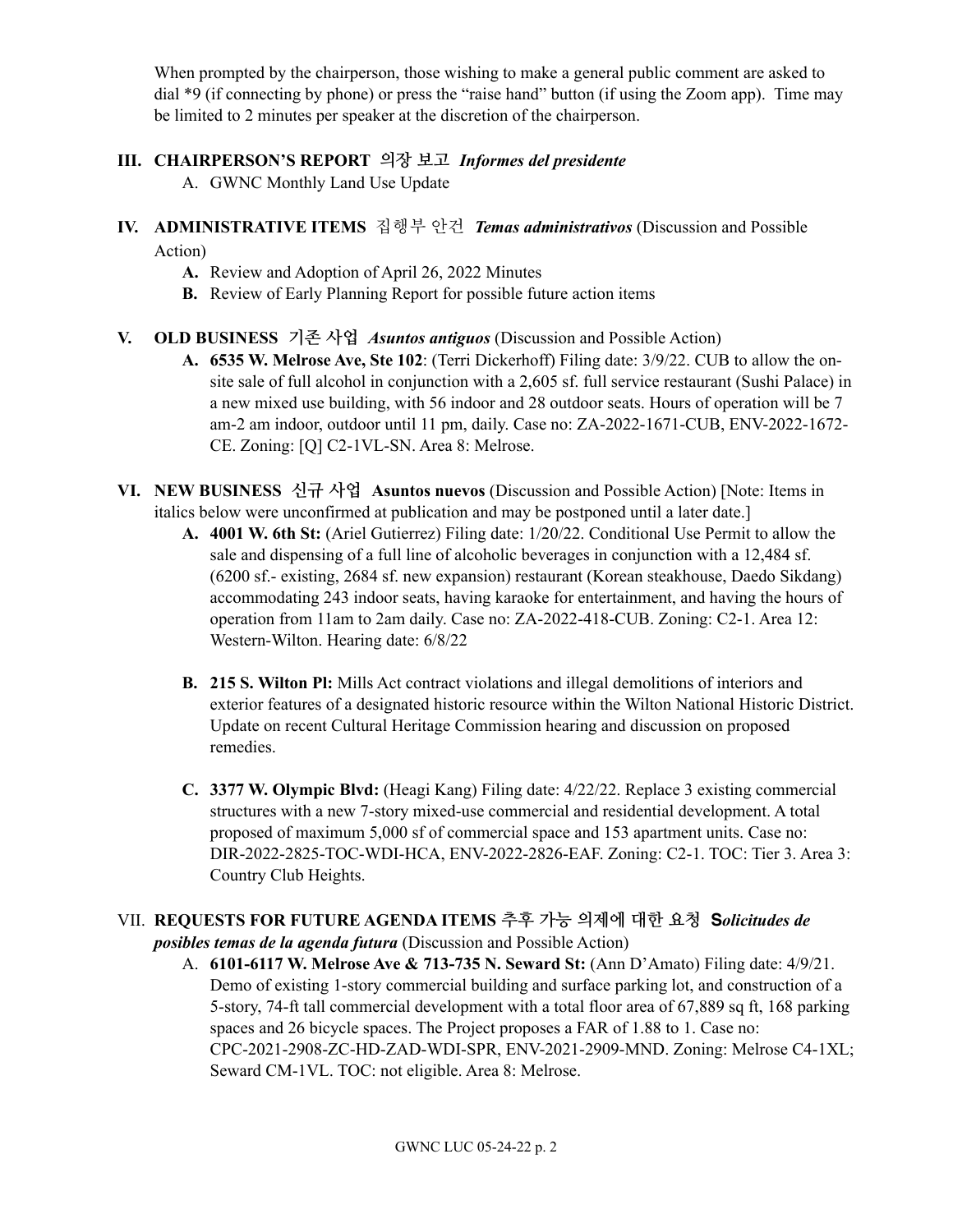- 1. Applicants have met with the Larchmont Village HOA, Hancock Park HOA, and SoHo NA. All input has been shared with the developer for consideration and action. Hearing date: 3/30/22; CPC hearing: 6/9/22.
- B. **5001 W. Wilshire Blvd:** (Eric Shabsis) Filing date: 4/22/21. Demo of an existing 2-story 36,330 square-foot commercial development and the construction of a new 8-story 105-ft, 242 unit mixed use building. Case no: DIR-2021-3326-TOC-SPR-VHCA. Zoning: C4-2D. TOC: Tier 3. Area 6: La Brea-Hancock.
	- 1. Applicants have not yet presented to the LUC, but have met with the Hancock Park HOA and La Brea Hancock HOA (as of 3/11/22). They intend to work out some of the issues raised at those meetings and go back to the HOAs with their response. Another meeting with the HPHOA was scheduled for this month

#### **VIII.PROJECTS COVERED BY OTHER BOARDS (for Information Only) 타 위원회 담당 사업**  *Proyectos cubiertos por otras mesas*

- **A.** None at this time
- IX. **REVIEW OF PENDING LOCAL, STATE AND FEDERAL LEGISLATION 계류 중인 지역, 주, 연방 법률 심의** *Revisión de legislación pendiente local, estatal y federal* (Discussion and Possible Action)
	- A. **City Building Code Fire District 1 Expansion / California Department of Forestry / Fire Protection Very High Fire Severity Zone / City High Wind Velocity Zone / Ordinance: (Zoning Code, CF 19-0603)** Motion by Bob Blumenfield to expand Fire District 1 in the City.
	- B. **Senate Bill 9:** Took effect on January 1, 2022. The bill establishes a ministerial process for approving 2-unit developments and lot split parcel maps for qualifying projects located on lots zoned for single-family. City Planning, alongside LADBS and Housing Depts, has prepared a memorandum to summarize the eligibility criteria and standards. City Planning is still working to complete the motion (CF 21-1414) that was directed by the City Council, and will start making presentations on the bill in May.

#### X. **COMMITTEE MEMBER COMMENTS/ANNOUNCEMENTS 위원회 위원 언급/발표**  *Comentarios/anuncios de un miembro del comité* (Discussion and Possible Action)

- A. **Next GWNC Land Use Committee Meeting** will be held at 6:30 pm on Tuesday, June 28, 2022, via Zoom.
- B. **Training** reminders for land use will be sent out to several members of the LUC.

#### **XI. ADJOURNMENT 조정** *Postergación*

**VIRTUAL MEETING TELECONFERENCING NUMBER FOR PUBLIC PARTICIPATION** – In conformity with the September 16, 2021 enactment of California Assembly Bill 361 and due to concerns over COVID-19, this Greater Wilshire Neighborhood Council meeting will be conducted entirely with a call-in option or internet-based service option. Every person wishing to address the Board/Committee should dial  $(669)$  900-6833 or  $(877)$  853-5257 and enter 915 2786 9326, then press # to join the meeting. Public comment cannot be required to be submitted in advance of the meeting, only real-time public comment is required. If there are any broadcasting interruptions that prevent the public from observing or hearing the meeting, the meeting must be recessed or adjourned. If members of the public are unable to provide public comment or be heard due to issues within the Greater Wilshire Neighborhood Council's control, the meeting must be recessed or adjourned.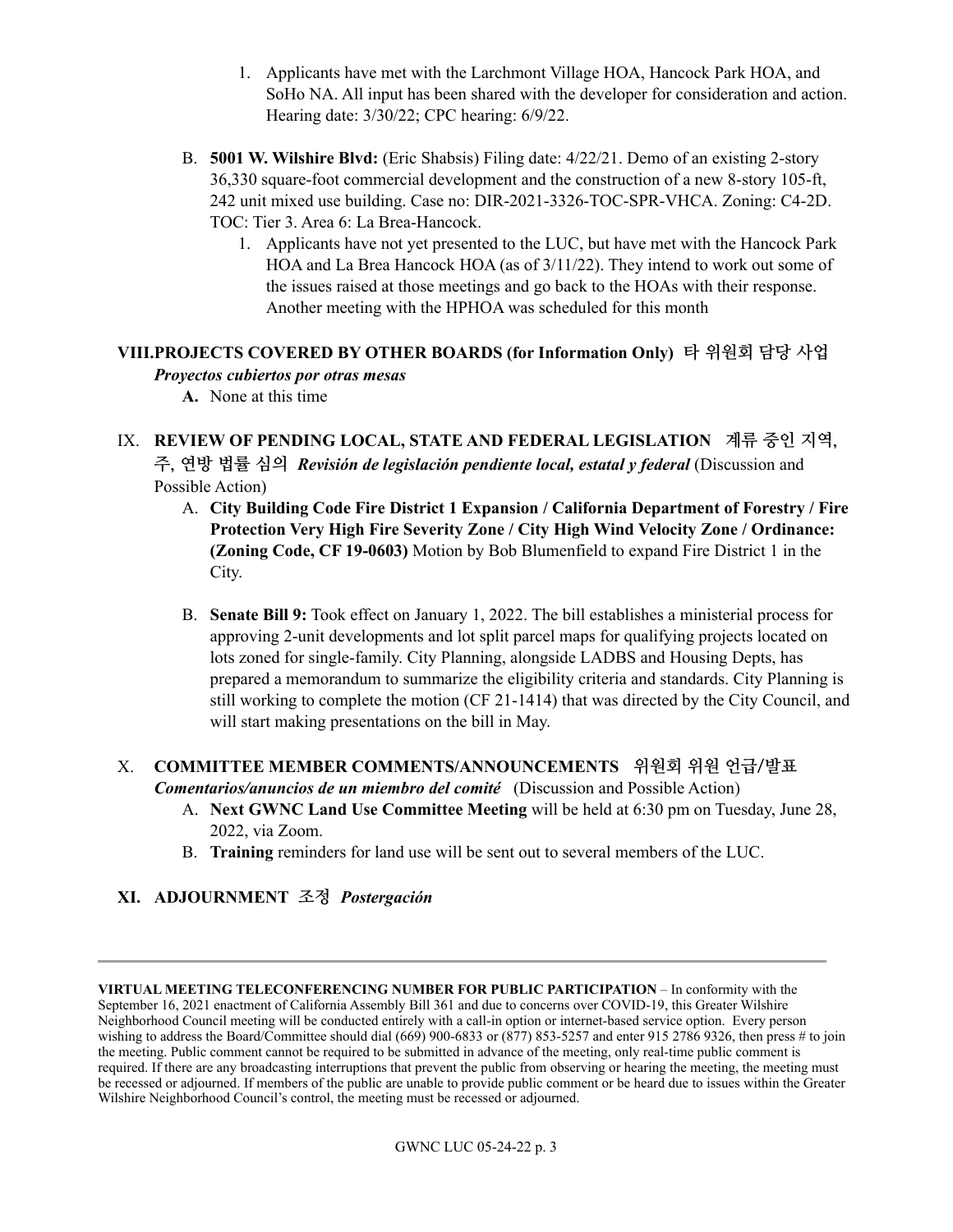공공 참여를 위한 가상회의 전화번호 – 2021 년 9 월 16 일 캘리포니아 총회 법안 제정 361 에 부합합니다 승인과 COVID-19 문제로 인하여 이번 윌셔 광역주민의회(GWNC) 회의 전체는 전화회의/온라인으로 개최합니다. 이사회/위원회에 참여하고자 하는 사람은 각자 (669) 900-6833 또는 (877) 853-5257 (무료전화)에 전화하여 915 2786 9326를 입력하고 #을 누르면 회의 참석이 됩니다.` 공개 논평은 회의 전에 제출할 필요가 없으며 실시간 공개 논평만 필요합니다. 공중이 회의를 참관하거나 청취 할 수 없는 방송 중단이 있는 경우 회의를 휴회 또는 폐회해야 합니다. 대중 구성원이 이웃 의회가 통제할 수 있는 문제로 인해 대중의 의견을 제시하거나 의견을 들을 수 없는 경우 회의를 휴회하거나 연기해야 합니다.

*NÚMERO DE LA REUNIÓN VIRTUAL POR TELECONFERENCIA PARA PARTICIPACIÓN DEL PÚBLICO* – *De conformidad con la promulgación del 16 de septiembre de 2021 del Proyecto de Ley 361 de la Asamblea de California y debido a la preocupación por la COVID-19, la reunión de este Concejo Vecinal de Greater Wilshire (Greater Wilshire Neighborhood Council, GWNC por sus siglas en inglés) se realizará totalmente por teléfono/en línea. Cada persona que desee dirigirse a la Mesa/Comité debe marcar el (669) 900-6833 o (877) 853-5257 (línea gratuita) e ingresar 915* 2786 9326*, después presionar # para unirse a la reunión. No se puede solicitar que los comentarios públicos se envíen antes de la reunión, solo se requieren comentarios públicos en tiempo real. Si hay alguna interrupción en la transmisión que impida que el público observe o escuche la reunión, la reunión debe interrumpirse o levantarse. Si los miembros del público no pueden brindar comentarios públicos o ser escuchados debido a problemas dentro del control del Consejo Vecinal, la reunión debe interrumpirse o levantarse.*

**TRANSLATION SERVICE** – If you need translation service, please contact the GWNC Secretary at (323) 539-4962 or [info@greaterwilshire.org](mailto:info@greaterwilshire.org) at least 72 hours before the event.

번역 서비스 - 번역 서비스를 요청하려면 행사 개최 72시간 이전까지 주민의회에 알려주시기 바랍니다. 이사회 사무 국 연락어 (323) 539-4962 또는 [info@greaterwilshire.org](mailto:info@greaterwilshire.org) 에 접촉하시기 바랍니다.

**SERVICIOS DE TRADUCCIÓN** – S[i requiere servicios de traducción, favor de avisar al concejo vecinal 72 horas](http://www.greaterwilshire.org/)  [antes del evento. Por favor contacte al secretario de la mesa, al \(323\) 539-4962 o](http://www.greaterwilshire.org/) [info@greaterwilshire.org](mailto:info@greaterwilshire.org)[.](http://www.greaterwilshire.org/)

**PUBLIC INPUT AT NEIGHBORHOOD COUNCIL MEETINGS** – The public is requested to dial \*9 (if connecting by phone) or press the "raise hand" button (if using the Zoom app), when prompted by the chairperson, to address the Board on any agenda item before the Board takes an action on an item. Comments from the public on agenda items will be heard only when the respective item is being considered. Comments from the public on other matters not appearing on the agenda that are within the Board's jurisdiction will be heard during the General Public Comment period. Please note that under the Brown Act, the Board is prevented from acting on a matter that you bring to its attention during the General Public Comment period; however, the issue raised by a member of the public may become the subject of a future Board meeting. Public comment is limited to two minutes per speaker, unless adjusted by the chairperson.

주민의회 회의의 공공 입력 - 이사회/위원회가 어떤 안건이라도 조치를 취하기 전에, 해당 이사회/위원회에서 이를 다루고자 한다면, 공공 참여자들은 회장의 제안에 의해서 \*9를 누르거나(전화 참여 경우) "손들기" 버튼(줌 앱 사용 경우)을 이용하시기 바랍니다. 의제에 대한 공중의 언급은 개별 안건이 심의될 경우에만 청취합니다. 이사회/위원회 행정 구역에 해당하지만 의제에 등재되지 않은 사안에 대한 공중 의견 진술은 일반 공중 언급 순서에서 청취할 것입 니다. 브라운 법에 의거, 일반 공중 언급 기간 동안 제기되는 사안에 대해서는 이사회/위원회가 조치를 취할 수 없도 록 되어 있다는 점을 참고하시기 바랍니다; 그러나 공공 위원이 제기한 사안은 이후 회의에서 주제가 될 수 있습니다. 의장에 의해서 혹은 이사회/의원회의 투표로 조정되지 않는 한, 공중 언급은 발언자 당 2분 이내의 시간 만 허용됩니 다.

*OPINIONES DEL PÚBLICO EN LAS REUNIONES DEL CONCEJO VECINAL – Se pide al público que marque \*9 (si se conecta por teléfono) o presione el botón de levantar la mano "raise hand" (si usa la aplicación Zoom), cuando lo indique el presidente para dirigirse a la Mesa/Comité sobre cualquier tema en la agenda antes de que la Mesa/Comité decida cualquier acción sobre ese tema. Se escucharán los comentarios del público sobre los temas de la agenda únicamente cuando se esté considerando el tema respectivo. Los comentarios del público sobre otras cuestiones que no aparezcan en la agenda que estén dentro de la jurisdicción de la Mesa/Comité se escucharán durante el periodo de Comentario público general. Por favor tenga en cuenta que en virtud de la Ley Brown, la Mesa/Comité no puede actuar en una cuestión que se lleve a su atención durante el periodo de Comentario público general; sin embargo, la cuestión presentada por un miembro del público podría transformarse en el asunto de una futura reunión. El comentario público se limita a dos minutos por orador, a menos que el presidente o una votación de la Mesa/Comité decidan otra cosa.*

**PUBLIC POSTING OF AGENDAS** 의제의공공게시 *DIVULGACIÓN PÚBLICA DE AGENDAS*  GWNC agendas are posted for public review in the following locations: GWNC 의제는 공적으로 검토할 수 있도록 다음 장소에 게시합니다:

*Las agendas de GWNC se colocan para revisión pública en los siguientes lugares:*

• Our website 저희 웹사이트 *Nuestro sitio web* ([http://www.greaterwilshire.org\)](http://www.greaterwilshire.org)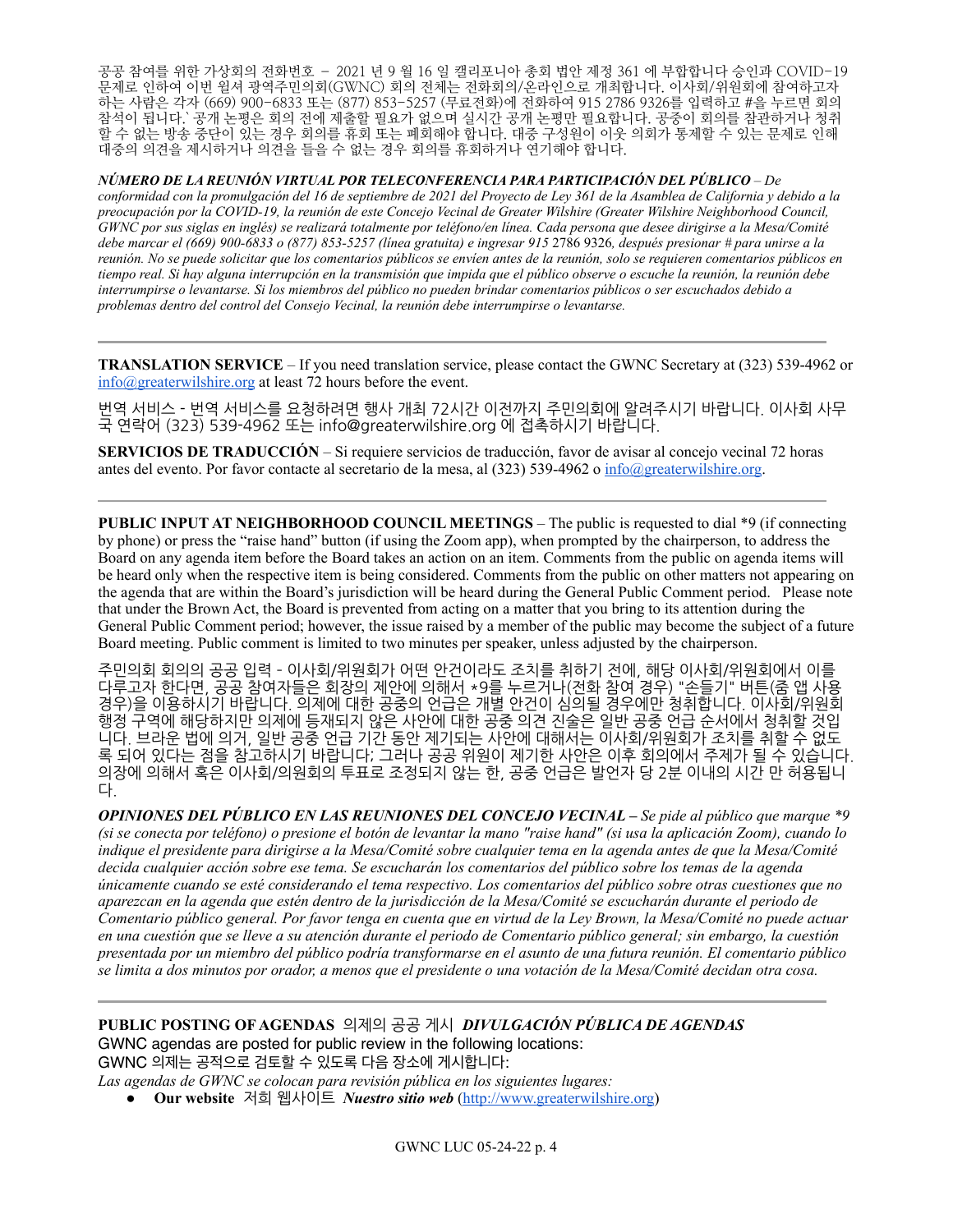- **Our Facebook page** 저희페이스북페이지 *Nuestra página de Facebook* ([http://www.facebook.com/](http://www.facebook.com/greaterwilshireneighborhoodcouncil) [greaterwilshireneighborhoodcouncil/\)](http://www.facebook.com/greaterwilshireneighborhoodcouncil)
- **Our Twitter feed 저희 트위터 피드** *Nuestra cuenta de Twitter* **([http://www.twitter.com/greaterwilshire\)](http://www.twitter.com/greaterwilshire)**
- [NextDoor.com](https://nextdoor.com/)
- **Display case at the Wilshire Ebell Theater** 윌셔에벨극장게시판에게시4401W.8번스트리트,로스앤 젤레스, CA 90005 *En una vitrina expositora en Wilshire Ebell Theater*, 4401 W. 8th Street, Los Angeles, CA 90005
- **Via e-mail** subscribe at [www.greaterwilshire.org](http://www.greaterwilshire.org) 이메일발송구독: [www.greaterwilshire.org](http://www.greaterwilshire.org) *Por correo electrónico - puede suscribirse en [www.greaterwilshire.org](http://www.greaterwilshire.org)*
- **By subscribing to L.A. City's Early Notification System at** <https://www.lacity.org/subscriptions> L.A.시티먼저알림시스템에서구독: <https://www.lacity.org/subscriptions> *Suscribiéndose al sistema de notificación temprana de la Ciudad de L.A. en [https://www.lacity.org/](https://www.lacity.org/subscriptions) [subscriptions](https://www.lacity.org/subscriptions)*

**THE AMERICANS WITH DISABILITIES ACT** – As a covered entity under Title II of the Americans with Disabilities Act, the City of Los Angeles does not discriminate on the basis of disability and upon request, will provide reasonable accommodation to ensure equal access to its programs, services, and activities. Sign language interpreters assisted listening devices, or other auxiliary aids and/or services may be provided upon request. To ensure availability of services, please make your request at least 3 business days (72 hours) prior to the meeting you wish to attend by contacting the Department of Neighborhood Empowerment by email: [NCSupport@lacity.org](mailto:NCSupport@lacity.org) or phone: (213) 978-1551.

미국장애인법 - 미국장애인법 타이틀 II 해당 기관인 로스앤젤레스 시티는 장애를 근거로 차별하지 않으며, 요청이 있 을 경우 프로그램, 서비스, 활동에서 평등한 참여를 보장하는 합당한 편의를 제공할 것입니다. 수어 통역사, 청취 보 조 도구 또는 기타 보조 도구들과 서비스는 요구가 있을 경우 제공할 것입니다. 서비스 제공이 가능하도록 하기 위해 서, 참여 의사는 적어도 회의 개최로부터 3 업무일(72시간) 이전에 다음 이메일의 주민회의 역량강화과에 연락하여 알려주시기바랍니다:[NCSupport@lacity.org](mailto:NCSupport@lacity.org) 또는전화연락:(213)978-1551.

*LEY DE ESTADOUNIDENSES CON DISCAPACIDADES – Como organismo cubierto por el Título II de la Ley de estadounidenses con discapacidades, la Ciudad de Los Ángeles no discrimina por motivos de discapacidad y, previa petición, proporcionará una adaptación razonable para asegurar el acceso equitativo a sus programas, servicios y actividades. Se proporcionarán intérpretes del lenguaje de señas, dispositivos de audición u otras ayudas o servicios auxiliares previa solicitud. Para asegurar la disponibilidad de servicios, haga su solicitud al menos 3 días hábiles (72 horas) antes de su reunión si desea asistir comunicándose con el Departamento de empoderamiento vecinal (Department of Neighborhood Empowerment) por correo electrónico: NCSupport@lacity.org o por teléfono: (213) 978-1551.* 

**PUBLIC ACCESS OF RECORDS** – In compliance with Government Code section 54957.5, non-exempt writings that are distributed to a majority or all of the board in advance of a meeting may be viewed at our website at [http://](http://www.greaterwilshire.org) [www.greaterwilshire.org](http://www.greaterwilshire.org) or at the scheduled meeting. In addition, if you would like a copy of any record related to an item on the agenda, please contact  $\frac{info(Q)\text{greaterwilshire.org}}{info(Q)\text{greaterwilshire.org}}$  or (323) 539-4962.

기록의 공적 접근 - 정부 코드 섹션 54957.5을 준수하여, 회의 이전에 모든 이사회/위원회 구성원 다수에게 예외없 이 배포되는 문서는 <http://www.greaterwilshire.org>에서, 혹은 예정된 회의에서 열람할 수 있을 것입니다. 또한 의제에 있는 어떠한 안건이라도 사본이 필요하다면 info@greaterwilshire.org 또는 (323) 539-4962에 연락하세 요.

*ACCESO PÚBLICO A LOS REGISTROS – En cumplimiento del artículo 54957.5 del Código de Gobierno, los documentos no exentos que se distribuyen a una mayoría o a todo la Mesa/Comité antes de una reunión pueden verse en nuestro sitio web en<http://www.greaterwilshire.org>o en la reunión programada. Además, si quiere una copia de algún registro relacionado con un tema de la agenda, por favor póngase en contacto con info@greaterwilshire.org o (323) 539-4962.* 

**RECONSIDERATION AND GRIEVANCE PROCESS** – For information on the GWNC's process for board action reconsideration, stakeholder grievance policy, or any other procedural matters related to this Council, please consult the GWNC Bylaws. The bylaws are available at our Board meetings and on our website at<http://www.greaterwilshire.org>.

재의와 불만 제기 절차 - GWNC 의 이사회 조치의 재의와 이해관계자 불만 정책 또는 기타 의회와 관련된 모든 절차 문제에 관한 정보가 필요하다면 GWNC 부칙을 참고하시기 바랍니다. 부칙은 저희 이사회 회의와 웹사이트 [http://](http://www.greaterwilshire.org) [www.greaterwilshire.org에](http://www.greaterwilshire.org)서구할수있습니다.